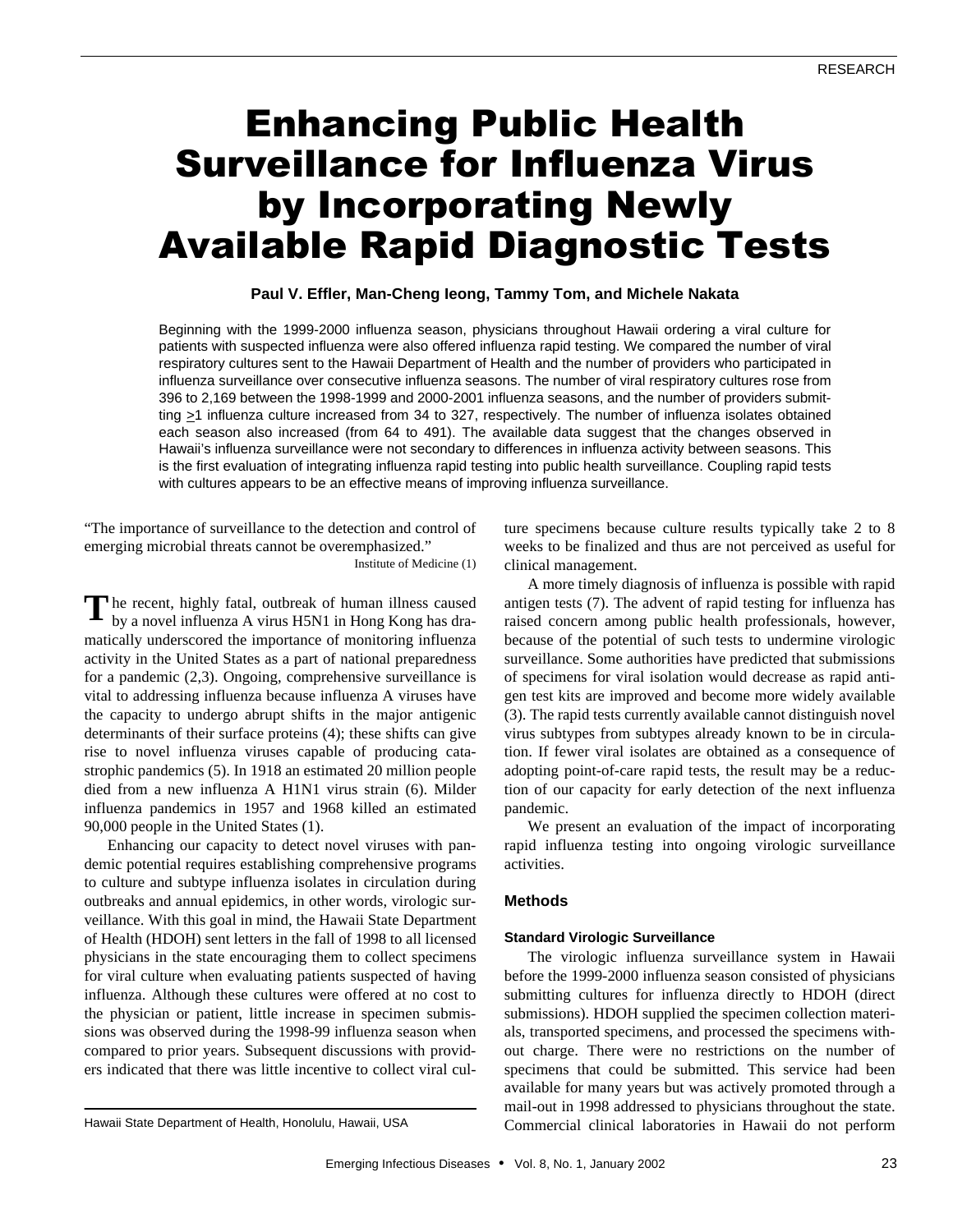## RESEARCH

influenza viral cultures locally, and very few specimens are forwarded from these laboratories to reference laboratories on the U.S. mainland (the number of influenza cultures sent out of state has not exceeded 25 specimens for any of the major laboratories during each of the last four influenza seasons [F. Liu, X. Zheng, pers. comm.])

## **Enhanced Virologic Influenza Surveillance for 1999-2000 and 2000-01**

Beginning with the 1999-2000 influenza season, and again during the 2000-01 season, all licensed physicians in the state were informed by mail that rapid influenza tests were available to clinicians who also wished to order an influenza culture for their patient. The letter recommended considering the diagnosis of influenza in patients with a fever  $\geq 37.8^{\circ}$ C accompanied by a cough or sore throat.

HDOH supplied viral specimen collection kits and rapid test kits to four private clinical laboratories that provide service to approximately 80% of the state's population, at no charge to the laboratory (8). The specimen collection kits contained two sterile dacron swabs, one sterile polystyrene tube, one tube containing viral transport medium (VTM Micro Test, Inc.; Lilburn, GA), and instructions for collection and submission of the appropriate specimens. Participating commercial laboratories were responsible for distributing these supplies to their satellite specimen collection locations (>70 distinct locations overall). To obtain both a rapid influenza test and viral culture, two throat or nasopharyngeal swabs were required, one placed into the sterile polystyrene tube and the other into the tube containing VTM. Specimens were transported through usual specimen transport channels.

Rapid influenza tests were performed at participating commercial laboratories, and the results were reported to the submitting provider and HDOH. Laboratories were not allowed to bill for the cost of rapid test kits provided by HDOH but could charge for performing the test per their usual practices. The specimen in VTM was then forwarded from the commercial laboratory to the Hawaii Public Health Virology Laboratory (HPHVL, a World Health Organization [WHO] collaborating virology laboratory) for culture, typing, subtyping, and antigenic characterization.

HDOH purchased the influenza rapid tests through a competitive bid process. The primary criteria used for selecting the BioStar FLU OIA test (Boulder, CO) was cost (<U.S.\$5 for the first 1,000 tests and  $\leq$ \$10 for any additional tests). The test manufacturer provided training on performing the rapid test to HPHVL and commercial laboratory staff.

For this report, the number and results of influenza cultures submitted and the number of distinct providers who submitted at least one viral culture during the 1997-98, 1998-99, 1999- 2000, and 2000-01 influenza seasons were determined. The influenza season was defined as the period beginning with week 40 of the first year extending through week 20 of the next year, that is, early October through mid-May. In addition, for the 2000-01 influenza season, we calculated the positive and

negative predictive values of the FLU OIA Rapid Test as compared to influenza viral culture for all specimens with complete test results as of May 21, 2001.

## **Comparison Data**

After observing a change in the number of viral cultures submitted between the 1999-2000 influenza season and the previous season, we conducted an assessment to determine if this difference might be explained by factors other than incorporation of rapid tests into the surveillance effort. Data regarding the number of influenza cultures performed at sites other than Hawaii for the 1997-98, 1998-99, and 1999-2000 influenza seasons were obtained from the Centers for Disease Control and Prevention (CDC) for approximately 75 other WHO collaborating virology laboratories located throughout the United States (9). Most of the participating laboratories are located in state or local health departments with a smaller number in universities or hospitals. During the 1999-2000 influenza season, 44 of the WHO laboratories (excluding Hawaii HPHVL) reported information for at least 25 weeks of the season; 37 (84%) of the 44 laboratories had also supplied reports for at least 25 weeks during each of the two prior influenza seasons, and these laboratories were included in our analysis.

Data from physician offices in Hawaii participating in the U.S. Influenza Sentinel Physician Surveillance Network (ISPSN) were used as a measure of the relative severity of Hawaii's past four influenza seasons (10,11). ISPSN sites report the total number of patient visits and the number of visits for influenza-like illness on a weekly basis during the influenza season. Influenza-like illness was defined as a fever of  $\geq$ 37.8°C accompanied by a cough or sore throat. Weeks for which the proportion of visits for influenza-like illness exceeded 3% were defined as having increased influenza activity (10).

## **Results**

The total number of specimens submitted to HPHVL for influenza culture increased sharply during the first season that rapid tests were introduced into influenza surveillance; this trend continued into the 2000-01 season (Table 1). The number of influenza isolates obtained tripled between the 1998-99 and 1999-2000 influenza seasons and then tripled again between the 1999-2000 and 2000-2001 seasons. A nearly 10-fold increase in the number of distinct providers who submitted influenza cultures was observed between the 1998-99 and 2000-01 influenza seasons.

A total of 1,015 (91%) and 2,101 (97%) of the culture specimens received at HPHVL were processed through one of the participating private laboratories during the 1999-2000 and 2000-01 influenza seasons, respectively; 2,979 (96%) of these culture specimens had a rapid test performed on an accompanying specimen; the remaining specimens were direct submissions to HPHVL. All four of the private laboratories materially participated in the surveillance activity; the mean number of specimens submitted by participating laboratories was 237,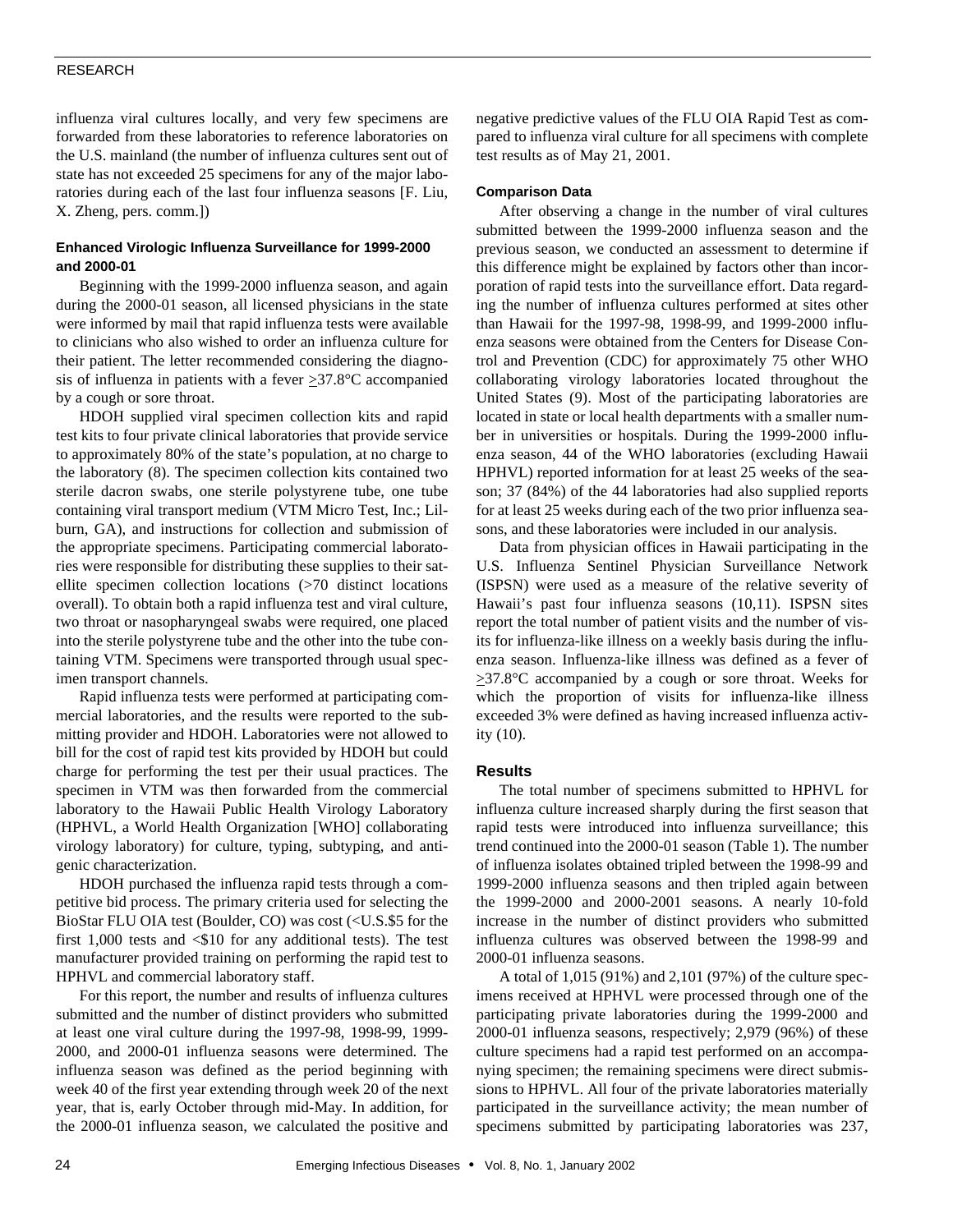| Table 1. Number of influenza cultures submitted, isolates obtained.               |  |
|-----------------------------------------------------------------------------------|--|
| sub-typed and antigenically characterized, and the number of                      |  |
| providers participating in surveillance, compiled by influenza season,<br>Hawaii. |  |

|                                                    | Influenza season <sup>a</sup> |         |                        |                 |  |
|----------------------------------------------------|-------------------------------|---------|------------------------|-----------------|--|
| Number of:                                         | 1997-98                       | 1998-99 | 1999-2000 <sup>b</sup> | $2000 - 01^{b}$ |  |
| Cultures<br>submitted                              | 306                           | 396     | 1112                   | 2169            |  |
| Influenza<br>isolates                              | 73                            | 44      | 137                    | 491             |  |
| Influenza A<br>isolates                            | 73                            | 35      | 136                    | 202             |  |
| (Number<br>subtyped)                               | (10)                          | (20)    | (0)                    | (159)           |  |
| Influenza B<br>isolates                            | $\Omega$                      | 9       | 1                      | 289             |  |
| Providers<br>submitting<br>one or more<br>cultures | 25                            | 34      | 196                    | 327             |  |

<sup>a</sup> The influenza season was defined as the period beginning with week 40 of the first year extending through week 20 of the next year, i.e. early-October though mid-May. <sup>b</sup> Rapid tests incorporated into influenza surveillance during this season.

with totals ranging from 188 to 333 during the 1999-2000 influenza season.

None of 136 influenza A isolates obtained during the 1999- 2000 influenza season were subtyped at HPHVL. However, 159 (79%) of 202 influenza A isolates identified during the 2000-01 were subtyped and characterized at HPHVL; 143 were A/New Caledonia/20/99-like (H1N1), and 16 were A/ Panama/2007/99-like (H3N2).

# **Influenza Cultures Submitted to WHO Collaborating Laboratories in the United States**

A 5% increase was observed in the number of influenza cultures submitted between the 1998-99 and 1999-2000 influenza seasons for the 37 WHO comparison sites overall (Table 2). When data for each laboratory were examined individually, Hawaii HPHVL demonstrated the largest rise in influenza cultures processed between the 1998-99 and 1999-2000 seasons (181%); the next highest increase was reported from a laboratory in the Mountain region, whose specimens increased from 260 to 524 (a 102% increase) between the 1998-99 and 1999- 2000 seasons (individual data for laboratories other than Hawaii are not shown). Three other laboratories had increases of approximately 50% over the previous influenza season, but more than half (19 of 37) of the laboratories had fewer specimens submitted in the 1999-2000 season when compared to the previous season.

## **Physician Visits for Influenza-Like Illness**

The number and proportion of patients with influenza-like illness reported from sentinel physicians in Hawaii for the past four consecutive influenza seasons are shown in Table 3. The percent of patient visits for influenza-like illness during the 1999-2000 and 2000-01 influenza seasons was generally similar to that reported during the two prior seasons. The number of weeks that this proportion exceeded baseline were 21 for the 1997-98 and 1998-99 influenza seasons and 17 for the 1999- 2000 and 2000-01 seasons.

## **Comparing the Influenza Rapid Test with Culture**

A two-by-two table comparing the results of the FLU OIA test and culture results obtained during the 2000-01 influenza season is presented (Figure). In our setting, the positive predictive value of the FLU OIA was 51%, and the negative predictive value was 84%.

## **Conclusion**

This is the first evaluation of the effects of integrating rapid testing for influenza into public health surveillance. Surveillance incorporating rapid tests greatly increased the number of specimens submitted for viral culture and the number of influenza isolates obtained. This finding is important because enhancing our capacity to recover circulating influenza virus isolates is the first step in establishing a robust virologic surveillance system designed to detect novel viral strains with pandemic potential.

Table 2. Number of influenza cultures performed at 37 World Health Organization collaborating virology laboratories located throughout<br>the United States (excluding Hawaii), aggregated by region and<br>compiled by influenza season<sup>a</sup>

|                                          | Influenza season | % Change<br>from 1998- |               |                     |
|------------------------------------------|------------------|------------------------|---------------|---------------------|
|                                          | 1997-98          | 1998-99                | 1999-<br>2000 | 99 to 1999-<br>2000 |
| Hawaii                                   | 306              | 396                    | 1,112         | 181%                |
| Regional U.S. totals                     |                  |                        |               |                     |
| <b>East South Central</b>                | 190              | 339                    | 424           | 25%                 |
| <b>West North Central</b>                | 7,225            | 7,218                  | 8,663         | 20%                 |
| Mountain                                 | 4,456            | 5,531                  | 6,471         | 17%                 |
| Mid-Atlantic                             | 3,421            | 3,785                  | 4,191         | 11%                 |
| Pacific (excl.<br>Hawaii)                | 2,288            | 3,214                  | 3,353         | 4%                  |
| South Atlantic                           | 8,510            | 8,637                  | 8,368         | 3%                  |
| <b>West South Central</b>                | 1,040            | 2,291                  | 2,173         | 5%                  |
| New England                              | 1,308            | 1,720                  | 1,555         | 10%                 |
| <b>East North Central</b>                | 3,917            | 4,041                  | 3,572         | 12%                 |
| Total for laboratories<br>outside Hawaii | 32,355           | 36,776                 | 38,770        | 5%                  |

<sup>a</sup> Data for the 2000-01 season were not yet available at the time this report was compiled.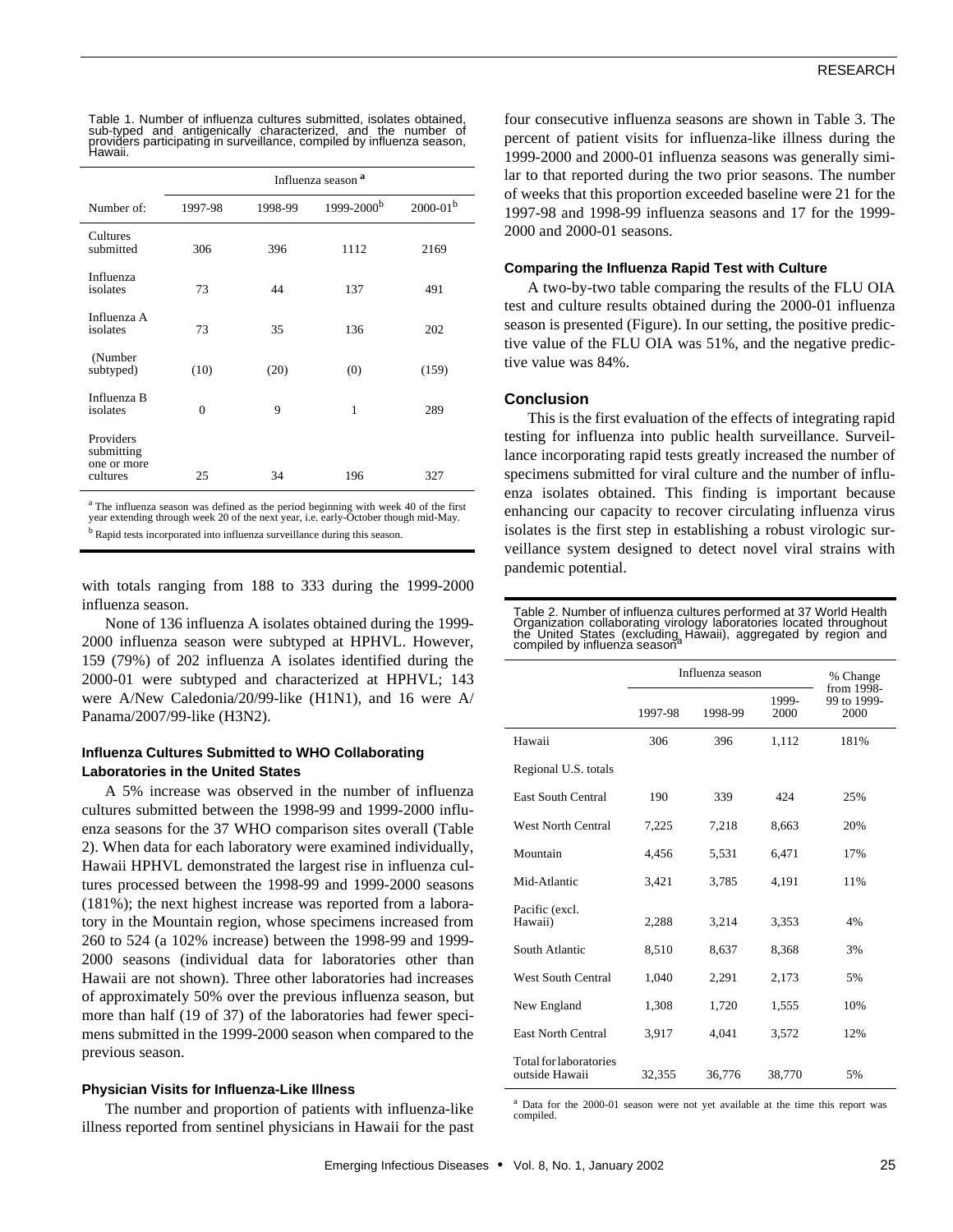## RESEARCH

| Influenza season    | Number of<br>participating<br>physicians | Number of<br>visits for ILI<br>a | Total number of<br>visits | Overall % of<br>visits for ILI | Number of weeks<br>proportion of visits for<br>ILI exceeded baseline <sup>b</sup> | Highest weekly<br>proportion of visits<br>for ILI |
|---------------------|------------------------------------------|----------------------------------|---------------------------|--------------------------------|-----------------------------------------------------------------------------------|---------------------------------------------------|
| 1997-98             | 11                                       | 805                              | 25,085                    | 3.2%                           | 13                                                                                | 10%                                               |
| 1998-99             |                                          | 728                              | 31,308                    | 2.3%                           | 8                                                                                 | 6%                                                |
| 1999-2000           |                                          | 272                              | 14,831                    | 1.8%                           | 6                                                                                 | 8%                                                |
| $2000 - 01^{\circ}$ | 15                                       | 819                              | 30,722                    | 2.7%                           | 11                                                                                | 6%                                                |

Table 3. The number and proportion of visits for influenza-like illness (ILI) reported from Hawaii physicians participating in the U.S. Influenza Sentinel Physician Surveillance Network, by influenza season

<sup>a</sup> ILI is defined as a fever of  $\geq 37.8^{\circ}$  C accompanied by a cough or sore throat.

 $b$  ILI baseline is defined as  $<$  3% (see reference 10).

c Data avaialble through May 16, 2001.

Although physicians were permitted to send specimens directly to HDOH for viral culture, most of the influenza culture specimens submitted during the 1999-2000 and 2000-01 seasons were collected concurrently with a specimen for rapid testing. The fact that so few culture specimens were collected without a companion specimen for rapid testing implies that many physicians felt there was value to having both a culture and rapid test result, or alternatively, that the rapid test served as an incentive to obtain a culture.

The dramatic increase in the number of physicians who participated in the enhanced influenza surveillance project as compared to standard virologic surveillance suggests that the availability of the rapid test may have appealed to a larger cohort of clinicians. The involvement of a greater number of physicians is a promising development because public health officials may ultimately be able to obtain a more extensive and representative sample of circulating influenza isolates by broadening the pool of patients sampled.

This assessment is limited in that it lacks a control group consisting of physicians and laboratories that did not have access to the free rapid influenza tests for comparison once the enhanced virologic influenza project was initiated, beginning with the 1999-2000 influenza season. Instead, we compared the number of specimens received during the 1999-2000 and

|                                                                                        |            | Positive | Negative |       |
|----------------------------------------------------------------------------------------|------------|----------|----------|-------|
| Flu OIA<br>Test<br>Result                                                              | Positive   | 195      | 188      | 383   |
|                                                                                        | Negative   | 278      | 1,408    | 1,686 |
|                                                                                        |            | 473      | 1.596    |       |
| Positive predictive value: (195/383) =<br>Negative predictive value: $(1,408/1,686)$ = | 51%<br>84% |          |          |       |

Figure. Comparison of FLU OIA and viral culture results, 2000-01 influenza season, Hawaii.

2000-01 influenza seasons to the number received in the two prior seasons. Because the severity of annual influenza seasons can vary greatly from year to year, it could be argued that the increased number of specimens submitted during the latter seasons was secondary to increased numbers of influenza-like illnesses during those seasons. Several sources of information suggest this was not the case, however. First, influenza-like illness surveillance in Hawaii over the 4-year period does not suggest that influenza activity was markedly increased during the last two seasons. Second, the number of influenza cultures performed at laboratories on the mainland during the 1999- 2000 season did not increase over the previous season to the extent observed in Hawaii. Third, CDC's published assessment of the 1999-2000 influenza season was that the "season's activity was similar to the previous two" and influenza activity during the 2000-01 season was assessed as "moderate and lower than the previous three seasons" (12,13).

During the first season in which rapid tests were introduced, HDOH was unprepared for the increased numbers of submissions for influenza culture. HPHVL reported that the high volume of specimens received during the peak period placed an unexpected strain on virology section's resources and that shortages in host cells, incubator space, and laboratory supplies resulted in a delay of several weeks for processing approximately 100 specimens (S. Naka, pers. comm.). The increased workload from processing specimens at HPHVL greatly reduced the laboratory's resources for subtyping the influenza A isolates obtained that season. While recovering isolates is a critical first step in developing our capacity for influenza surveillance, to truly improve pandemic preparedness any increases in virus isolation must be coupled with expanded subtyping of influenza A isolates. Recognizing this, and with the experience gained from the prior year, adjustments in staffing and procurement permitted 79% of the influenza A isolates to be subtyped during the 2000-01 season.

Because of the difficulties encountered in processing specimens during the 1999-2000 influenza season, we limited our assessment of the influenza rapid test as compared to culture to specimens received in the 2000-01 season. This project was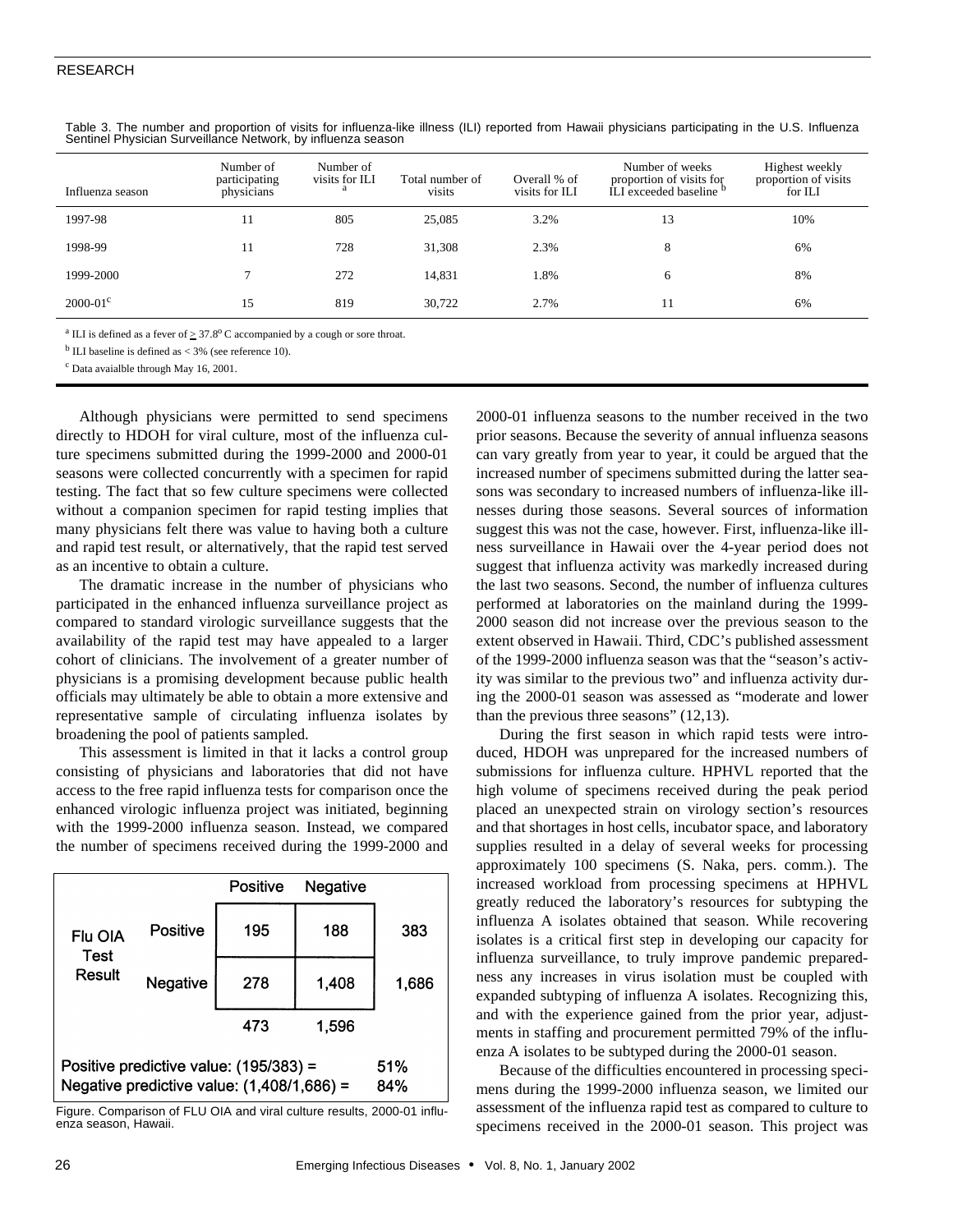not designed as an evaluation of the rapid influenza test: We did not control for patient selection, specimen collection, or laboratory technique. Therefore, the findings from this field evaluation may not represent the rapid test's performance in other settings. Other assessments on the performance of influenza rapid tests are available (5,7,14).

Finding that isolates recovered during the influenza season increased when we integrated influenza rapid testing into our surveillance system should help allay concerns that adopting these tests will undermine virologic surveillance. If rapid influenza tests become an established component of clinical management, it will be difficult to convince clinicians to collect culture specimens in lieu of performing rapid tests (7,15). Collection of a second specimen for culture confirmation, on the other hand, may be seen as clinically appropriate. Therefore, public health agencies may ultimately benefit from incorporating rapid diagnostic tests into influenza surveillance programs.

None of the commercial laboratories that participated in this project were independently offering rapid influenza testing before the 1999-2000 season. Through this initiative, each of the laboratories gained a level of proficiency in performing the rapid influenza test, and physicians became familiar with ordering the test. Once rapid influenza testing becomes established in laboratory and clinical practice, the question of whether providers will continue to opt for a rapid test and viral culture provided by a public health agency, or simply order a rapid test from a private laboratory at the patient's expense, is still unanswered.

Although Hawaii's Enhanced Influenza Virologic Surveillance program is a good model of a public-private partnership (16), we have one potential concern about the impact of using rapid influenza tests on public health surveillance. To date, at least two private influenza surveillance systems using rapid tests have been established–one by a manufacturer of a rapid test kit and the other by a pharmaceutical company that produces an anti-influenza medication (17,18). Large private disease surveillance systems are relatively new to medicine. Because the chief concern of these proprietary systems is likely to be increasing sales of a product, it is not clear what role they will play in protecting the public health. If private surveillance systems compete with public agencies for physician participation, they may adversely affect virologic influenza surveillance.

In summary, our findings demonstrate that rapid influenza tests can be successfully integrated into public health surveillance efforts, resulting in a larger number of influenza isolates being available for subtyping and antigenic characterization. This enhanced influenza surveillance effort was accomplished through mutually beneficial public-private partnerships with commercial laboratories that routinely provide service to community physicians and their patients. Preparing for the next influenza pandemic compels public health agencies to work with physicians to expand our capacity for influenza surveillance. As the available data indicate that recent influenza pandemic strains have originated in Asia, vigilant virologic surveillance is especially important for Hawaii (19). Should an anomalous influenza strain emerge from Asia again in the future, our state's unique geographic location and visitor profile make it likely that our population will be among the first in the United States to encounter this new pathogen.

### **Acknowledgments**

The authors thank Lynette Brammer and Alicia Postema for providing the data from World Health Organization collaborating virology laboratories in the United States; Gail Kunimoto, Bob Ueki, Shana Nagaue, Lucien Muus, and Monica Montgomery for performing viral testing; April Bogard for her editorial advice; and commercial laboratories operating in Hawaii, including Clinical Laboratories of Hawaii, Diagnostic Laboratory Services Inc., Kaiser Permanente-Hawaii Laboratory, and Straub Tilden Laboratory.

Financial support was provided through Cooperative Agreement Number U50/CCU912395-03 from the Centers for Disease Control and Prevention, Atlanta, GA.

Dr. Effler is the State Epidemiologist with the Hawaii State Department of Health. His research interests include infectious disease surveillance, electronic laboratory reporting, campylobacteriosis, and leptospirosis.

#### **References**

- 1. Institute of Medicine. Emerging infections: microbial threats to health in the United States. Lederberg J, Shope RE, Oaks SC Jr, editors. Washington: National Academy Press; 1992. p. 115.
- 2. Snacken R, Kendal AP, Haaheim LR, Wood JM. The next influenza pandemic: lessons from Hong Kong, 1997. Emerg Infect Dis 1999;5:195- 203.
- 3. Gensheimer KF, Fukuda K, Brammer L, Cox N, Patriarca PA, Strikas RA. Preparing for pandemic influenza: the need for enhanced surveillance. Emerg Infect Dis 1999;5:297-9.
- 4. Subbarao K, Klimov A, Katz J, Regnery H, Lim W, Hall H, et al. Characterization of an avian influenza A (H5N1) virus isolated from a child with a fatal respiratory illness. Science 1998;16;279:393-6.
- 5. Cox NJ, Subbarao K. Influenza. Lancet 1999;9;354:1277-82.
- Kilbourne ED. Influenza. New York: Plenum Publishing Corporation; 1987. 7. Noyola DE, Demmler GJ. Effect of rapid diagnosis on management of
- influenza A infections. Pediatr Infect Dis J 2000;19:303-7.
- 8. Effler P, Ching-Lee M, Bogard A, Ieong MC, Nekomoto T, Jernigan D. Statewide system of electronic notifiable disease reporting from clinical laboratories: comparing automated reporting with conventional methods. JAMA 1999;282:1845-50.
- Centers for Disease Control and Prevention. Overview of influenza surveillance. Available at URL: http://www.cdc.gov/ncidod/diseases/flu/flusurv.htm accessed on August 8, 2000.
- 10. Brammer TL, Izurieta HS, Fukuda K, Schmeltz LM, Regnery HL, Hall HE, et al. Surveillance for influenza–United States, 1994-95, 1995-96, and 1996-97 seasons. MMWR Morb Mortal Wkly Rep 2000;49:13-28.
- 11. National Vaccine Program Office. Pandemic influenza: a planning guide for state and local officials (draft 2.1). Available at URL: wysiwyg://8/ http://www.cdc.gov/od/nvpo/pandemicflu.htm accessed on June 7, 2000.
- 12. Centers for Disease Control and Prevention. Update: influenza activity– United States, and worldwide, 1999-2000 season, and composition of the 2000-2001 influenza vaccine. MMWR Morb Mortal Wkly Rep 2000;49:375-81.
- 13. Centers for Disease Control and Prevention. Influenza activity–United States, 2000-01 Season. MMWR Morb Mortal Wkly Rep 2001;50:207-9.
- 14. Covalciuc KA, Webb KH, Carlson CA. Comparison of four clinical specimen types for detection of influenza A and B viruses by optical immunoassay (FLU OIA test) and cell culture methods. J Clin Microbiol 1999;37:3971-4.
- 15. Leonardi GP, Leib H, Birkhead GS, Smith C, Costello P, Conron W. Comparison of rapid detection methods for influenza A virus and their value in health-care management of institutionalized geriatric patients. J Clin Microbiol 1994;32:70-4.
- 16. Reich MR. Public-private partnerships for public health. Nat Med 2000;6:617-20.